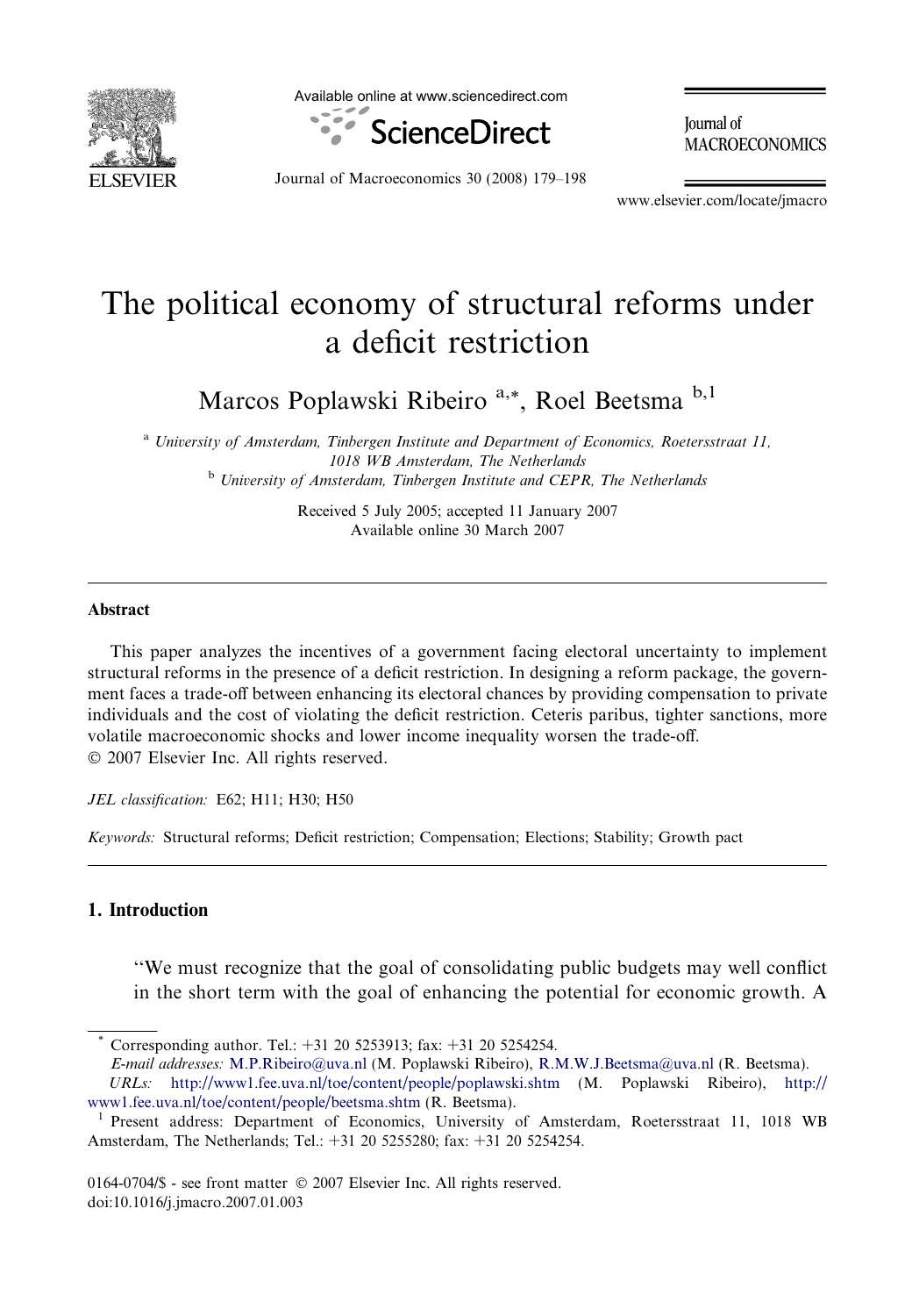reformed pact must take this conflict into account, as well as the need to bring improved growth and employment opportunities into line in the long term with sound public budgets.''

> Gerhard Schröder ''A framework for a stable Europe,'' Financial Times, January 16, 2005

Many countries are now confronted with the simultaneous need to pursue fiscal discipline and to implement structural reforms, such as making their labor and product markets more flexible and reform of their welfare and pension systems. This is, for example, the case for Germany and France, but also for other countries. The needs for structural reform and fiscal discipline should not be seen in isolation. In fact, the two are tightly related to each other, as structural reforms are conducive to maintaining the long-term sustainability of the public finances.<sup>2</sup> Most directly this is probably the case for pension reform. However, also the supposedly larger growth potential and the greater shock-resilience of an economy with better functioning markets should reduce pressures for fiscal profligacy. Nevertheless, it has been argued that fiscal restrictions, while in principle beneficial for fiscal discipline, may in the short run conflict with the abovementioned structural reform measures.<sup>3</sup> In particular, implementing the necessary structural reforms may require substantial up-front spending, such as compensation for those who stand to lose from the reform.<sup>4</sup> In fact, the conflict between short-run and long-run economic objectives has been an important argument for the recent reform of Europe's stability and growth pact (SGP) (see [ECOFIN, 2005](#page--1-0); [European Commission, 2005b](#page--1-0)).<sup>5</sup>

This paper analyses this conflict in the context of a model that combines the presence of a short-run deficit restriction with the possibility of carrying out structural reforms that yield long-run benefits, but impose upfront costs on private agents. Of course, not all structural reforms fit this description. However, a number of important reforms in, for instance, labor and product markets do. Examples are the relaxation of firing restrictions or sectoral re-allocations leading to temporary unemployment and a loss in income. To enhance the support for structural reform and therefore its chance to be re-elected, the incumbent government can provide compensation to the voting population. However, such handouts come at the cost of a higher deficit and may thus lead to a violation of the fiscal restriction intended to restrain politically-motivated overspending. We build a political-economy framework for analyzing the feedback effects between fiscal restrictions and the incentives for structural reform in a setting where the policymaker is accountable to the voting population. Eventually, the desirability of a deficit restriction depends on the severity of the political distortion leading to the excessive deficit and the long-run benefit from the structural reform.

<sup>&</sup>lt;sup>2</sup> This is also recognized by the [European Commission \(2005a\)](#page--1-0) in its three-pronged strategy for ensuring longterm sustainability and the quality of the public finances. The Commission evaluates what has been done and what is further required in terms of structural reforms. For most countries in the European Union, large parts of the necessary reforms still need to be completed.

 $3$  An early paper in this vein is [Razin and Sadka \(2002\).](#page--1-0) They explore the political viability of a pay-as-you-go social security-system in an aging scenario and compare it to a funded system. Their work supports the idea that a deficit ceiling hampers the transition to a funded pension system.

<sup>4</sup> [Beetsma and Debrun \(2004, 2007\)](#page--1-0) provide examples of such compensation costs (see also [Saint-Paul, 2002 and](#page--1-0) Grüner, 2002).  $\frac{5}{5}$  A large number of reform proposals have been made by academic researchers (see, for instance, [Buiter, 2003;](#page--1-0)

Buti et al., 2003; Blanchard and Giavazzi, 2004; Fatás et al., 2004; Mathieu and Sterdyniak, 2003).